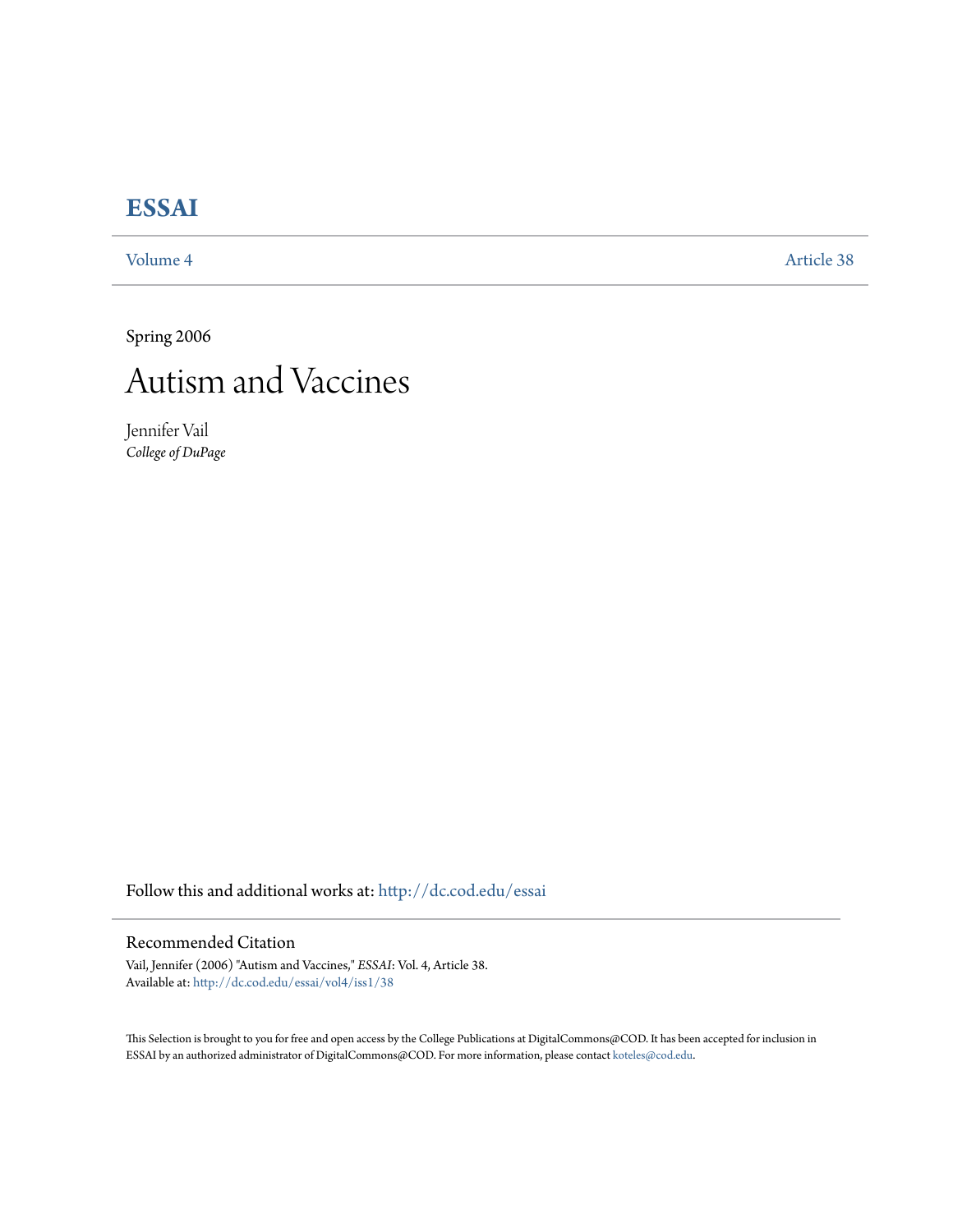Autism and Vaccines

by Jennifer Vail

(English 1102)

The Assignment: For this assignment the student had to write an 8-10 page argumentative position paper on a research question of her choice that is related to her major or program of study. She needed to draw from no less than ten (10) different sources which must be both print and non-print sources.

he neurological disease autism has single-handedly baffled the scientific and educational community as well as the general population, yet not without controversy and concern. During the 1990's, the "reported incidences of the disease has roughly tripled" (Kagen and Pozen) to The neurological disease autism has single-handedly baffled the scientific and educational<br>community as well as the general population, yet not without controversy and concern. During<br>the 1990's, the "reported incidences o surprise that these alarming statistics sparked everyone's interest, concern, and investigation. Yet since the disease was first diagnosed and recorded by a psychiatrist in 1939, little is still known about the exact causes of the disease, although a number of different theories have been offered. Today, the most widely debated theory for the cause of increased autism centers around thimerosal containingvaccines which contain high levels of the neurotoxin ethyl mercury. After analyzing and reviewing data, I couldn't agree more that thimerosal plays an active role in increasing autism, despite the critisism of others. Therefore, something needs to been done, especially to aid those suffering from a disease which essentially could have been prevented.

Ethyl mercury has been placed in vaccines since they were used as a preservative with only "trace" amounts of the chemical. I don't claim to know the exact inner working of such a complex disease as autism, but after reviewing enough substantial data, it is clear that these vaccines were involved in the disease's epidemic. The best explanation to thimerosal's relationship with autism can be explained by the trigger theory. This explains autism as an innately biological disease in the sense that certain individuals are more prone to acquire the disease for various reasons like having trouble excreting mercury or having some type of neurological abnormality which may predispose them to the disorder. After all, every child given vaccines isn't succumbing to the disease; actually, "roughly 2%" (Glazer). However, the disease can then be set off by an "environmental trigger" such as ethyl mercury, which in return neurologically affects the individual's brain, creating autism. In essence, thimerosal acted as a catalyst for the disease pushing the button on children who carried the bomb of autism. Most research, regardless of whether people are for or against vaccines causing increases in autism, validates this theory that autism is "biologically predisposed and thus triggered" (Glazer). Yet, there are simply too many parallels and too much research historically, biologically, and socially to deny the relationship between thimerosal and autism as anything but significant and causal.

#### **History**

Thimerasol and vaccinations have a history which parallels the history of autism and includes many similarities and coincidences which correlate with one another. This alone intrigues individuals to question the relationship between the two as possibly being casual. For example, "the disease was unknown until 1942, when it was identified and diagnosed among eleven children born in the months after thimerasol was first added to baby vaccines in 1931" (Kennedy). In 1970, "only 4 vaccinations were required by the CDC for children and were given up to age 3" (Glazer). Yet the disease still steadily increased until it exploded during the 1990's, coincidentally affecting the same generation

1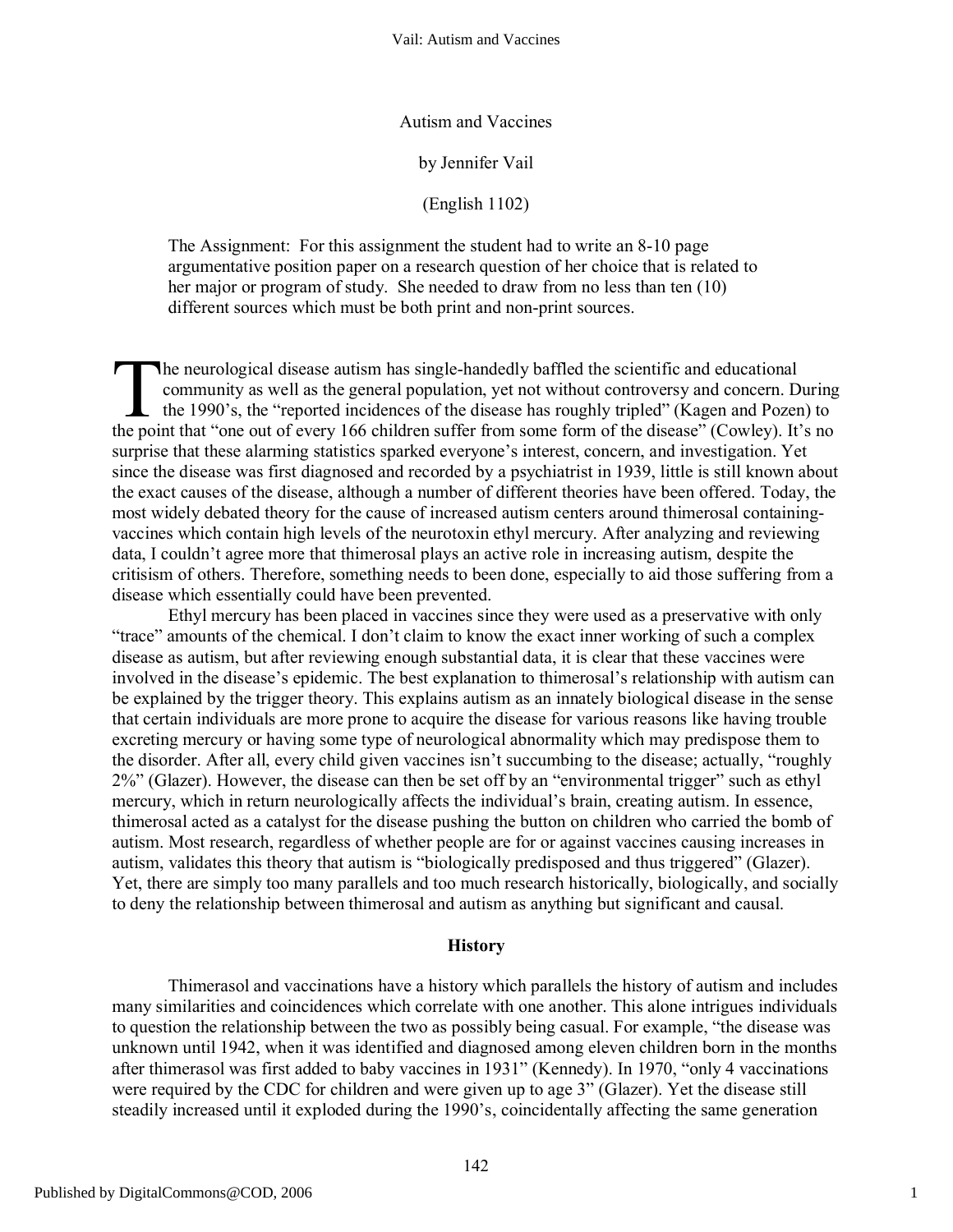that received maximum amounts of vaccinations at younger ages. These children at 3-6 months of age were receiving 12 different vaccinations often in the span of a year, as well as multiple inoculations at once (Kennedy). Up to "95% of children in this generation were receiving vaccinations "laced" with 50% thimerasol" (Cook) -- the same decade in which autism" increased fifteen fold from prior years causing autism to jump from "one out of every 2,500 to 1 out of every 160 children" (Kennedy) exhibiting some form of autism.

Correlation obviously doesn't necessarily mean causation; other environmental triggers could aid increases in autism. Similarities alone couldn't solely blame thinerasol for autism, for that's just one piece puzzle; without the rest, the picture would remain hazy and easily disputable. However, historically, thimerosal research from various sources reflects a vast capability for thimerasol to cause harm in even minor doses. From the beginning, thimerasol was potent. In 1930, when the creator of thimerasol, Eli Lily, administered it to "22 patients with terminal meningitis, all of them died within a week" (Kennedy). Soon after, the vaccine manufacturers Pitman-Moore injected dogs with the preservative and found that "half of them became sick," and that it was "unsatisfactory" (Kennedy). Despite these indications of harm, the vaccine industry continued to use it. In 1967, an applied microbiology study found that "thimerasol killed mice when added to injected vaccines" (Kennedy). Soon after, Eli Lilly's own study showed that "thimerasol concentrations as low as 1 part per million (one hundred times weaker than the amount in a vaccine) was toxic to tissue cell" (Kennedy). It seemed as if the company creator himself was finally admitting the potency of thimersoal. Still, it continued to be used in a variety of ways, not only in vaccines but in over- thecounter products and antiseptics. In 1977, "ten babies died in a Toronto hospital when a thimerasol antiseptic was dabbed onto their umbilical cords," the same year that a Russian study concluded that "adults exposed to much lower concentrations of thimersoal than children in the us, suffered brain damage years later" (Kennedy), causing them to ban thimerasol from vaccines on the spot. Finally, the US banned thimerasol on over-the-counter products, yet still used it in vaccines. Ironically, in 1991, the CDC "recommended that newborns be injected with vaccines for hepatitis b within 24 hours of birth and then by the age of two months receive two extra vaccinations for influenzae b and diphtheria" (Kennedy). This is the same year that the FDA banned thimerasol from animal vaccines. The US, CDC, FDA, and pharmaceuticals remained adament about the use of thimerasol in vaccines, despite the odds.

# **Biology**

This data reveals thimerasol's innate potency shown throughout the years. Yet this harm comes to no surprise, given thimerasol prominent ingredient--ethyl mercury, which is a known neurotoxin and, by this nature, innately affects biology of people. As a result, yet another parallel or relationship between autism and thimerasol is built -- many of children's autistic symptoms are very similar to that of mercury poising. The ethyl mercury used in thimerasol is in liquid form, the same type that is used in many"thermometers, pesticides, and germicides" (Carlson, Phorupus, and Hertelendy 133). When an individual becomes a victim of mercury poisoning, it attacks the "central nervous system causing such symptoms as "cerebral edemas" or seizures, altered speech or inability to speak, respiratory failure, and other neurological failures impairing movement or causing movement" (Carlson, Phorpus, and Heretlendy 133). Similarly, epilepsy occurs commonly in children with autism -- "1/3 of children with autism have seizures of some kind" (Neilsworth and Wolfe 22). Other symptoms of autism often include altered or impaired speech as well as repetitive, uncontrollable motor movement of various kinds. In fact, another "1/3 of children with autism have severe speech impairments" (Glazer). It seems some of autism's most prominent symptoms are indeed neurological manifestations and results of the mercury that is laced within thimerasol.

Some may say that mercury, although a neurotoxin, may obviously have adverse effect in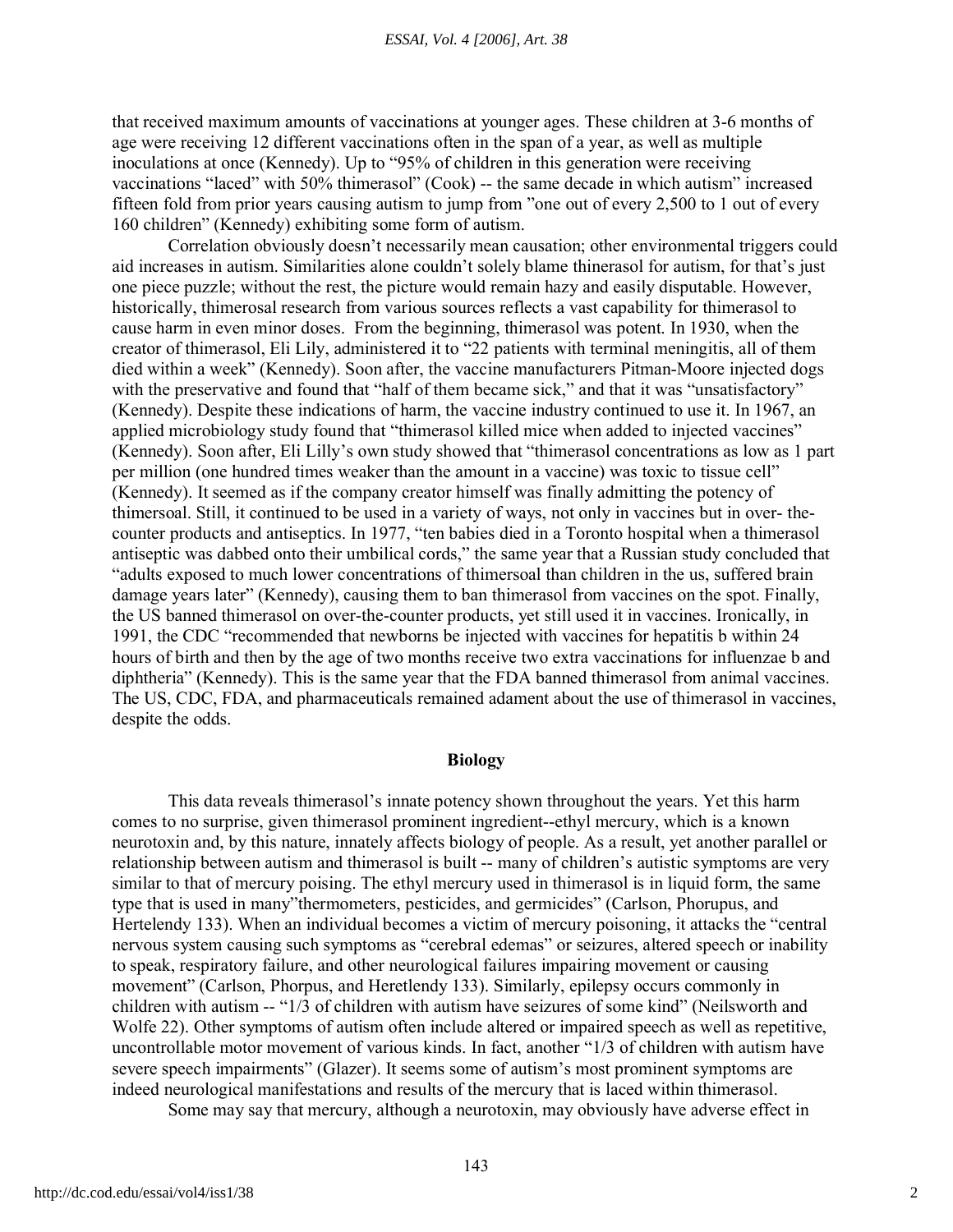extreme cases where large amounts are received, yet in smaller doses, where only "trace" amounts are taken, could not induce such outlandish symptoms or essentially create a disease. However, amounts given to children really aren't that miniscule. Consider this: "95 % of children receive all their vaccinations and boosters by the age of six months" (Manning), yet infants who received all of their vaccinations were being "injected with levels of ethyl mercury 187 times greater than the EPA's limit for daily exposure" (Kennedy). It turns out the "trace" amounts of mercury laced within vaccines is not a small amount but actually "equivalent to 50%" (Cook) of a vaccine in thimerasol. Not only are such levels high, but they are also given to children at a critical age of their development within the first year when a child's bloodbrain barrier isn't fully developed. This allows even more mercury to pass through to the brain than an adult in higher concentrations, creating an even better environment to breed disease, abnormalities, and ultimately shape children neurologically. Given the true toxicity of mercury within vaccines, it is logical to conclude that they would likely have such above effects, thus again validating a reasonable casual relationship between autism and thimerasol.

Not only has mercury-laced thimerasol used in vaccines been shown to be toxic, but it also has been shown on a biological and cellular level to change cells within the body for the worse. For example, adding thimerasol to T-cells has been shown to "deplete GHS – glutathione by inducing apoptosis" or "cell suicide" (Iwase, Ishibashi, and Ueha). Glutathione helps protect an individual's immunity and defend the body against outside pollution and toxicities, particularly mercury. Another study concluded that thimerasol "after 14 days, decreased t-cells and b-cells having and adverse effect on the cells mitochondria and immunity" (Hagggvist and Havarinasab 1). Basically, thimerasol caused t-cells within the body to die more rapidly than they normally would. These t-cells are key in keeping cells healthy and protecting immunity. In essence, thimerasol caused the body on a molecular level to decrease its resistance to harm, leaving the body susceptible to the wrath of a much wider range of diseases while almost eliminating the body's natural way to protect itself against mercury, which children's bodies already get too much of in the form of vaccines.

In addition, numerous studies have proposed that children who would be predisposed to autism have trouble "excreting mercury from their system" (Cook). This, combined with massive amounts of mercury, could again easily trigger a disease that otherwise might lay dormant. A study done on baby hair reported that children with autism all had" lower amounts of mercury present in their hair than those of children without autism" (Crowes, Grether, and Theis). Mercury present in hair is a sign that the body is excreting it normally and is able to excrete it. So, children with autism who had the same amounts of vaccinations had mercury that was more of less remaining in their brains and circulating throughout their bodies, allowing it to affect their biology longer and with greater concentrations than children who could properly excrete the chemical.

## **Socially**

Lastly, socially speaking, the link between autism and thimerasol has been socially debated for years now and in a quite heated manner. However, for as much debate as has gone on, huge trustworthy organizations such CDC, the FDA, IOM (International Organization for Medicine), and WHO (the World Health Organization) have yet to find a link between autism and thimerasol. In fact, they seem to admit that there is no link between the two, so much so that the IOM stated they wouldn't do any more on the topic, saying," instead of spending more money chasing a theoretical link to thimerasol, research dollars should be directed at more promising areas of inquiry"(Glazer). This and other social cues superficially refute an autism-thimerasol link, yet a closer glance suggests too that there really is link between the two. Looking deeper into these and other organizations' conclusions, one finds many flawed studies and contradictions within them, this fact also suggesting a true link between autism and thimerasol might merely be denied rather than non-existent. If they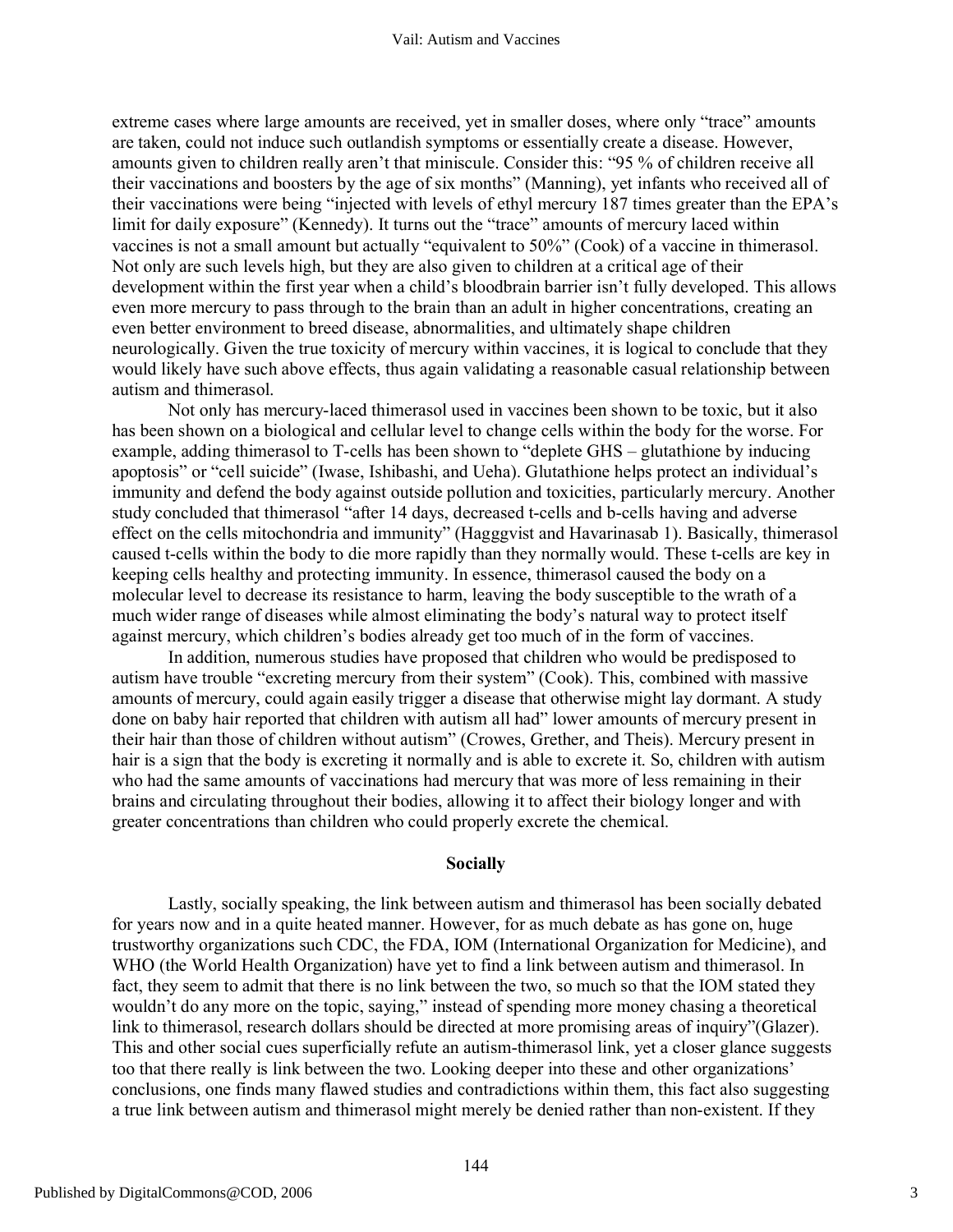really felt no threat from thimerasol, why would they ban it in 2001 from vaccines when it costs them half the price to use thimerasol, then state that they "should get if off the market in the shortest time possible" (Kennedy)? This and other conclusions explain why so many of these trustworthy organizations didn't quiet the fears of a minority as they usually do.

Recently, a lot of insight has been retrieved and shows various health and vaccine companies actually know just how harmful thimersaol can be, despite their claims. The Simpson Wood transcripts, recently uncovered, reveal the depth of such companies' denial and secrecy of relevant data. During this conference, head officials including representatives from the CDC, FDA, WHO, and various vaccine companies like GlaxoSmithKline met to discuss vaccines and thimerasol. According to the transcripts, Tom Vesteraen, a CDC epidemiologist, analyzed a database of "100,000 children and concluded that thimerasol actually appeared to be responsible for a dramatic increase in autism," saying that he was "actually stunned by what he saw" (Kennedy). After Vesteraen's data was presented, Dr. Bill Weil, a consultant for the American Academy of Pediatrics, told everyone at the conference that "You can play with it all you want, these results are statistically significant" (Kennedy). Apparently, true results from top scientists from the CDC showed a link between thimerasol and autism.

Why, then, do results after the conference still yield very contradicting results? The answer lies in the response of the conference to this appalling data. Further transcripts reveal that, fearing the worst (lawsuits, no one obtaining vaccines), the conference then tried to cover up data. The conference "withheld Tom Vesteran's findings" and told other scientists and groups that"his data had been lost and could not be replicated" (Kennedy). This is not all; the CDC allowed the National Academy of Sciences to do a study on thimersasol and vaccines, yet when the group met, Marie McCormick (who chaired the IOM safety committee) stated, "the CDC wants us to declare well that these things are pretty safe. We are not ever going to conclude that autism is a true side affect of thimerasol" (Kennedy). This is exactly what happened. Research from IOM states that there" is no casual relationship between autism and thimerasol" (Glazer). All other organizations at this meeting stated similar conclusions. It seems from this conference that much heated debate stems from contradicting conclusions due to secret findings, corporate denial, and overall fear of attained knowledge. Instead of taking responsibility for the findings, companies chose to be dishonest with their results. It is this dishonesty that confuses populations, distorts clarity on results, and essentially drives intense debates.

### **Counter Arguments**

Reviewing of a number of diverse sources, research and, data validates the thimerasol-autism relationship. Yet because of the complexity of the disease and its relatively new history, other theories to its rise are still being explored. One theory states that autism has risen simply because there has been a better understanding of the disease; thus, there has been better diagnosis and that accounts for the rise. However, if this is true, why aren't there just as many older people with autism as there are younger? Reports show that autism has increased mostly in children*,* with virtually no more significant reports of increased adult with autism. Other theories claim that autism might be strictly biological or determined by heredity. Yet even biology can be shaped by environmental situations, especially ones in which neurotoxins are directly injected into individuals' systems. Most of these arguments are speculation at best and don't contain enough information to fully uphold their claim, especially when confronted with other theories.

Although autism is a "young" disease, knowledge about it has grown rapidly over the years due to its increase and intrigue. Yet numerous parallels between autism and thimerasol, and a wide variety of diverse sources, and virtually all of the information I obtained pin-pointed the increase in autism to thimerasol laced vaccines. In many different contexts, historically, biologically, and

4